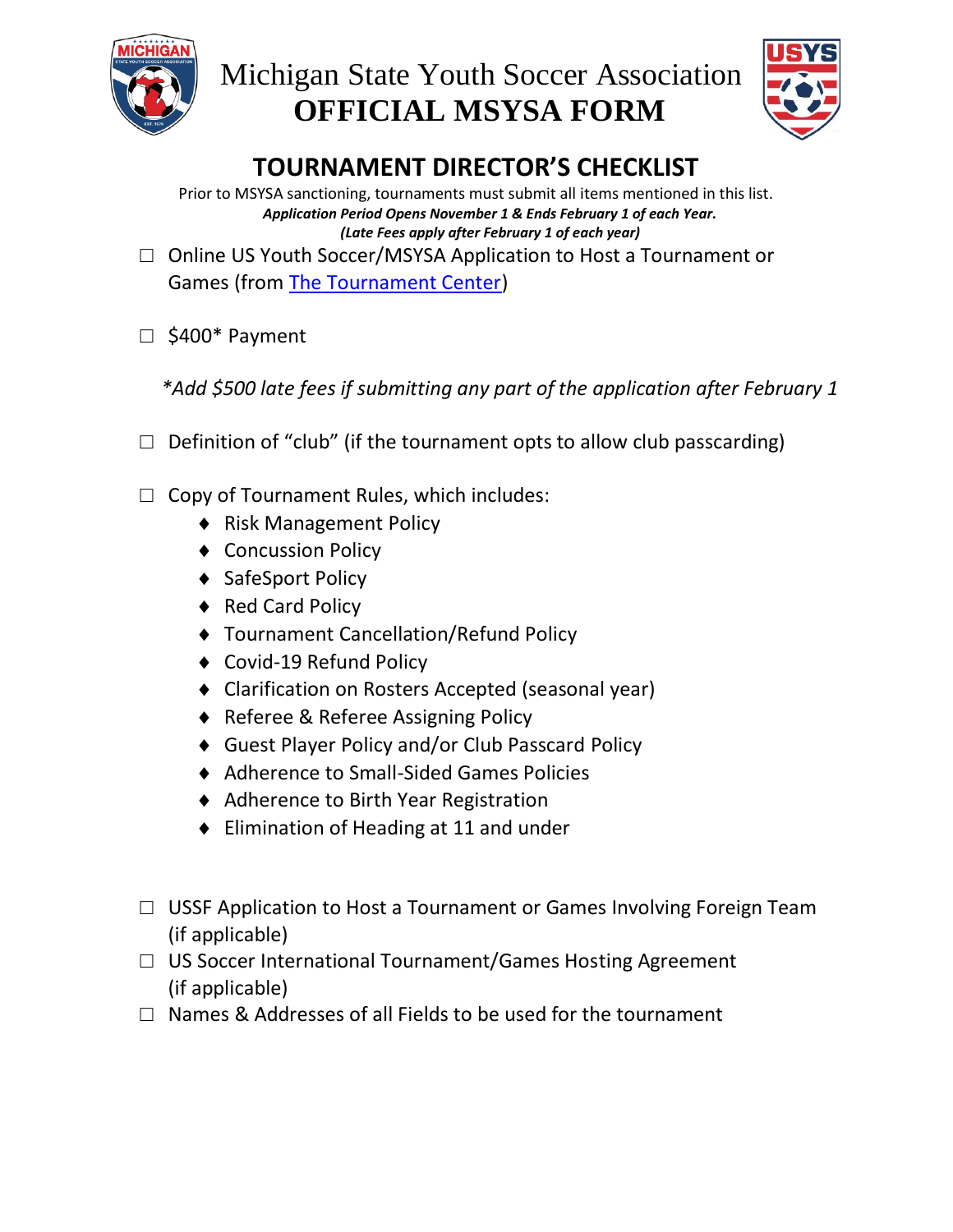



## **HOW TO APPLY FOR MSYSA TOURNAMENT SANCTIONING**

#### **GENERAL:**

Sanctioning is awarded at the sole discretion of MSYSA. Tournaments may not be sanctioned if MSYSA feels there is just cause.

No sanctioned tournament may utilize the term or designation 'State Cup', 'Jr. State Cup' 'ODP', or 'Director's Academy' within their tournament name.

#### **ONLINE APPLICATION:**

The online application is posted at [https://htgsports.net/tournamentcenter.aspx.](https://htgsports.net/tournamentcenter.aspx) Tournaments may apply for sanctioning at any time, but late fees may apply if received after February 1<sup>st</sup> of each year.

See Instructions for How to Submit an Online Tournament Sanctioning Application on our website [here.](https://www.michiganyouthsoccer.org/Events/Club_Tournaments___Sanctioning.htm)

A few things to keep in mind:

• Refer to the MSYSA Bylaws, Rules, Regulations, and Policies regarding playing format for each group.

#### **INSURANCE**

- MSYSA provides general liability insurance to sanctioned tournaments.
- All MSYSA affiliated teams who participate in MSYSA sanctioned tournaments will also be provided secondary medical insurance through MSYSA.
- MSYSA recommends that any/all teams not affiliated with MSYSA must provide or carry their own medical insurance to MSYSA sanctioned tournaments.
- MSYSA strongly recommends that its sanctioned tournaments require that non-MSYSA teams to show proof of medical insurance. For US Youth Soccer teams, a Permission/Notification to Travel form approved by their home state association usually is sufficient.

#### **RULES**

Per US Youth Soccer and the MSYSA Board of Directors, tournament rules must contain certain policies. A copy of these rules must be submitted to MSYSA. Please see below on the policies that must appear on your tournament rules.

• **Risk Management Policy** – State that all MSYSA team officials must be risk management certified by MSYSA and must be able to present their risk management card at any time during the tournament. Team officials from other state associations and/or other organizations must be able to show proof of their organization's equivalent risk management certification.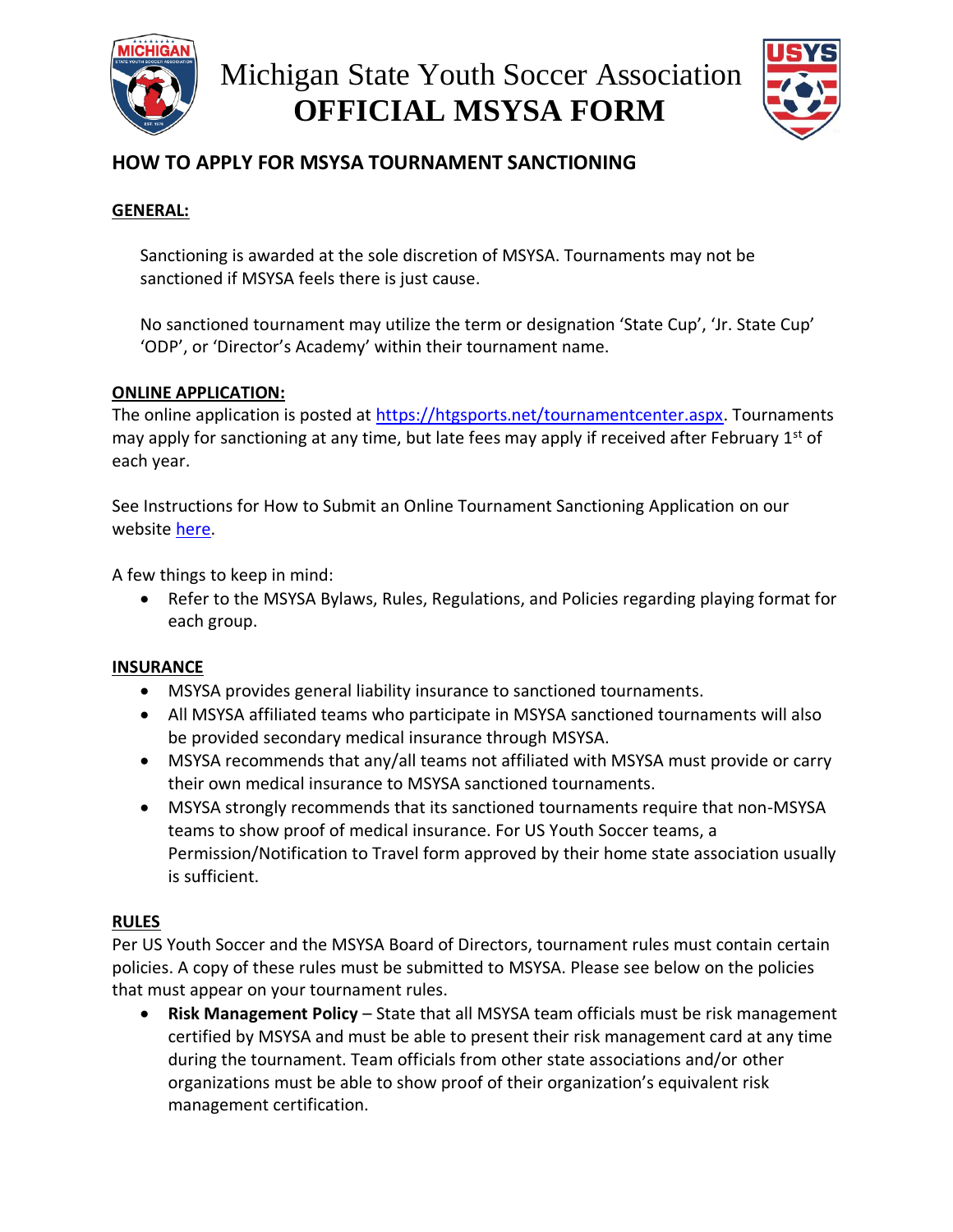

# Michigan State Youth Soccer Association **OFFICIAL MSYSA FORM**



- **Concussion Policy** State that all MSYSA coaches must be able to provide their CDC Heads-Up Concussion Certification. All non-MSYSA coach must be able to provide the CDC Heads-Up Concussion certificate or the NFHS Concussion in Sports certificate. Teams must be able to provide the Michigan Department of Community Health/CDC Parent and Athlete Concussion Information Sheet for each player attending the tournament. As a reminder, all CDC Heads-Up Concussion certificates must be no older than 3 years from the final day of the tournament.
- **SafeSport Policy** State that all coaches and team officials participating in the tournament have a valid SafeSport certificate that is no older than 1 year from the final day of the tournament.
- **Red Card Policy** Rules must clearly outline the disciplinary measures to be imposed for the issuance of red and yellow cards or other improper conduct.
- **Tournament Cancellation/Refund Policy** In the event that the tournament has to be cancelled, state what refunds (if any) will be given to teams.
- **Covid-19 Refund** In the event that the tournament has to be cancelled due to Covid-19 circumstances, state what refunds (if any) will be given to teams.
- **Seasonal Year Roster** Clarify which seasonal year's roster will be accepted at your tournament.
- **Referee & Referee Assigning Policy** –State that the tournament uses a referee assignor that is currently certified by US Soccer (state the year of certification) and that all referee assigning will be done in Game Officials. Also, all out-of-area referees must show photo identification to verify identity.
- **Guest Player/Club Passcard Policy** Contain a guest policy such that no more than 5 guest players (from outside a team's club) are allowed per team. Additionally, an unlimited number of club passcard players are allowed per team provided that at least 50% of the players appearing on a tournament roster also appear on a team's league roster. It is up to each tournament to define "club", and that definition must be stated in the tournament rules.
- **Small-Sided Games** Age groups should play in a format that is consistent with MSYSA Rules. If another format is used, any/all deviances must be clearly stated. MSYSA is not obligated to sanction tournaments that are not consistent with MSYSA rules.
- **Adherence to Birth Year Registration** Birth years should be consistent with MSYSA Rules. If another format is used, any/all deviances must be clearly stated. MSYSA is not obligated to sanction tournaments that are not consistent with MSYSA rules.
- **Elimination of Heading at 11 and under** Must state in tournament rules that heading the ball for ages 11 and under is not allowed.

### **HOSTING INTERNATIONAL TEAMS**

• Tournaments who wish to host international teams (this includes Canadian teams) must submit two additional forms to the US Soccer Federation. Please send a copy of these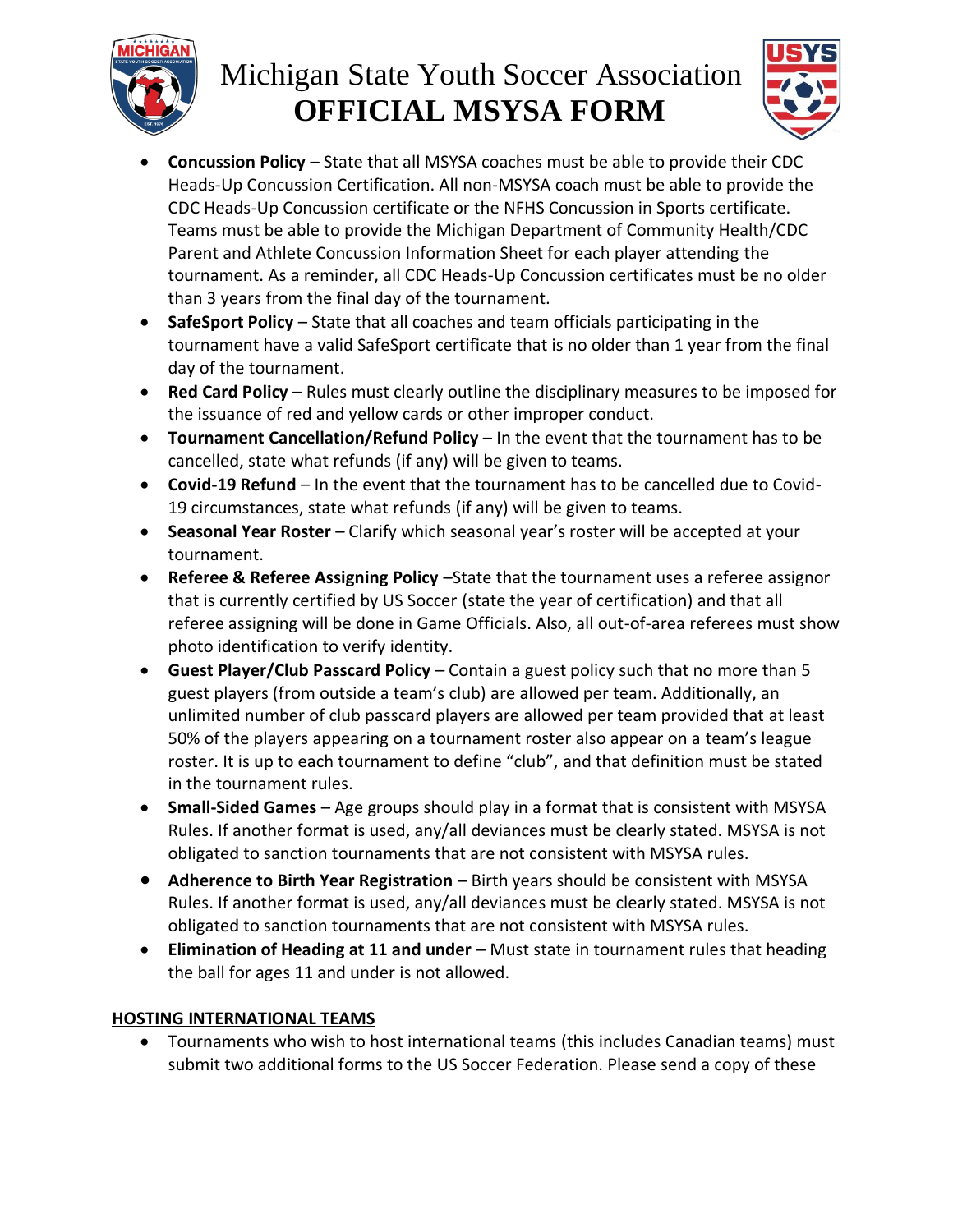

# Michigan State Youth Soccer Association **OFFICIAL MSYSA FORM**



forms to MSYSA for our files. The two forms are the USSF Application to Host International Games and the USSF International Games Hosting Agreement.

- MSYSA must sign off on the USSF Application to Host International Games before it is sent to the US Soccer Federation. Instructions for submitting this form (& payment) are on the form.
- The USSF International Games Hosting Agreement asks for a signature of the Host Organization President.
- When hosting international teams, the US Soccer Federation will review your tournament rules to make sure that certain policies are included. A USSF Rules Checklist will be posted on the MSYSA website for tournaments wishing to plan ahead.

### **APPLICATION FEE & OTHER FEES**

- The sanctioning application fee is \$400 and is non-refundable once submitted.
- Tournament sanctioning requests received after February  $1<sup>st</sup>$  of each year are subject to a non-refundable \$500 late fee.
- Tournaments who submit sanctioning materials and later withdraw or cancel their event will not receive any refunds, regardless of becoming sanctioned or not.
- A complete post-tournament report must be submitted online through GotSport to MSYSA within 15 days upon completion of your tournament. Failure to submit the complete post-tournament report within the given time period may result in additional fees and/or bonds the following year.

### **REFEREES**

- Sanctioned tournaments must use a current USSF certified assignor.
- Sanctioned tournaments must use Game Officials for the assigning of referees.
- Sanctioned tournaments must require that out-of-area referees show photo proof to verify identity.

### **MISC**

- An adequate number of Health Care Professionals (HCP) must be present for all tournaments with 64 or more teams at U11 and older age groups. Health Care Professionals are considered an Athletic Trainer Certified (ATC) or Physician (MD/DO), with skills in emergency care, sports medicine injuries and experience related to concussion evaluation and management.
- Elimination of purposeful heading at 11 years old and younger age groups shall be in full force and effect.
- MSYSA expects that the quality of fields must be in good condition and must be appropriate in size for each group. Fields are subject to inspection by an MSYSA District Commissioner or a State Representative. All goals must be anchored. More information on anchoring goals is available on our [Risk Management Page.](https://www.michiganyouthsoccer.org/Member_Services/Risk_Management_Resources.htm)
- Sanctioned Tournaments are not permitted to register players or issue pass cards.